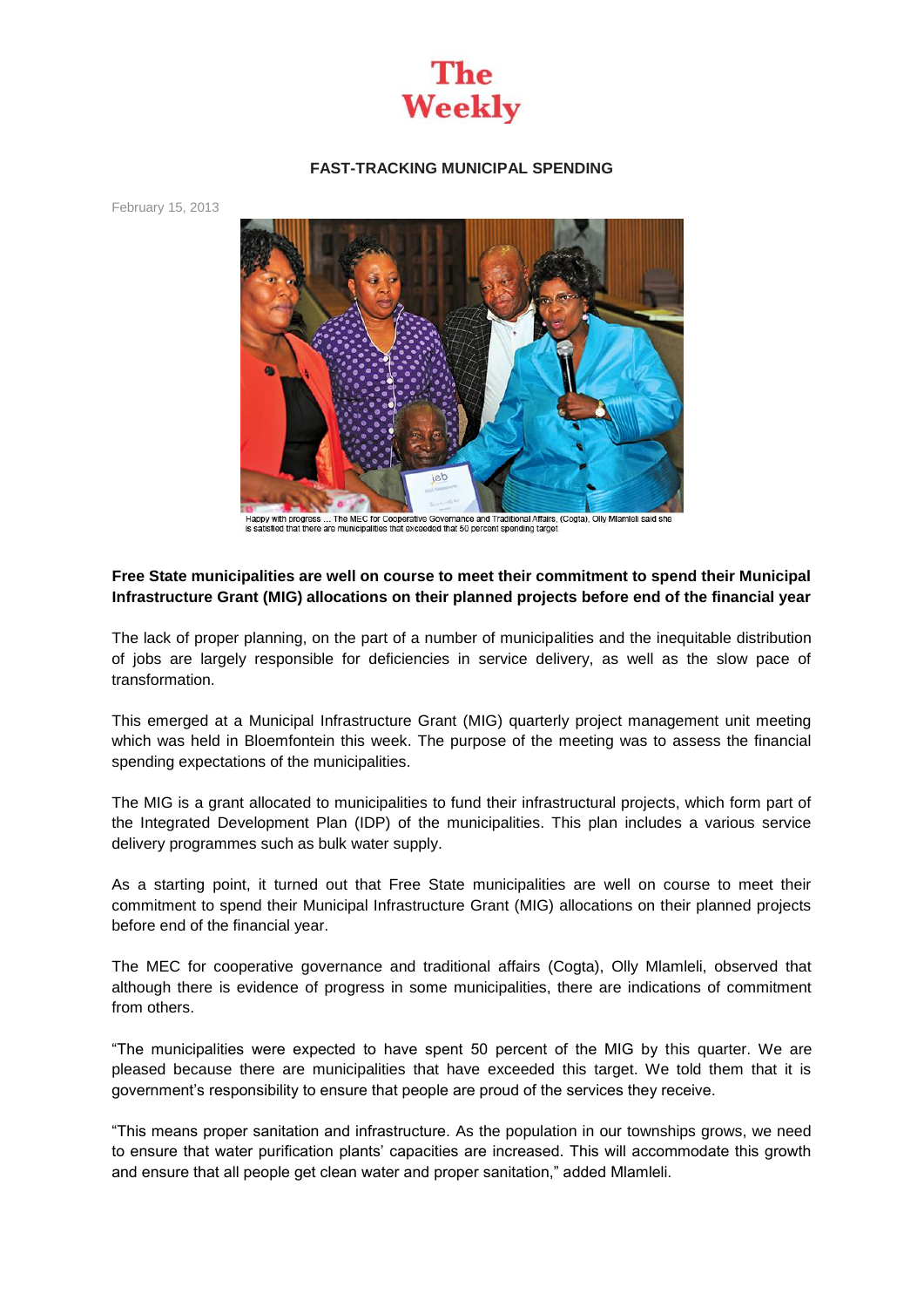## **The Weekly**

Some municipalities did not reach their set implementation target. They are also not spending as much as they should have.

Six out of 19 local municipalities reached the January 2013 provincial expenditure target of 50 percent for the 2012/2013 financial year. Two municipalities reached a percentage of more than 40 percent. The remaining 11 local municipality spent less than 40 percent as at January 2013.

The six municipalities that are doing well in spending their MIG allocations are; Tokologo 64 percent, Tswelopele 54 percent, Phumelela 53 percent and Moqhaka at 51 percent. They are expected to reach 100 percent at the end of the 2012/13 financial year.

Two municipalities with the highest annual MIG allocation, namely the Matjhabeng and the Maluti-a-Phofung Local Municipalities are still under-spending. This is said to be having a significant influence on the provincial average monthly MIG expenditure.

The Kopanong, Mohokare, Masilonyana, Nala, Dihlabeng and Nketoana Local Municipalities are spending between the 20 and 30 percent mark. These are in critical condition and more intervention will be needed to assist.

This common poor performance was attributed to the fact that municipalities do not plan properly, something which has seen designs approved verbally in some cases, without using site visit report templates to report on-site inspections, for example.

Mlamleli emphasised that there is no need for community uprisings if government representatives consult with the people.

She said there is a need for open communication to report on progress and challenges facing communities. This will keep people informed about developments in their communities and eliminated frustrations.

"I am going to recommend that when we are called to account to portfolio committees in the legislature or anywhere, we take along technical managers and municipal managers too. These are the people who have the expertise and first-hand information. If something needs to be explained, they will be the best placed people to do it."

An issue that also took centre stage was of the lack of equitable distribution of jobs, which is characterised by continued marginalisation of women and people with disabilities in jobs created by municipalities.

A report presented at the meeting showed that few women and people with disabilities were employed. There were 1 483 jobs created by municipalities in the Free State from July to December 2012.

In the Setsoto Local Municipality a total of 459 jobs were created, but only 26 women were employed, while not a single disabled person was hired.

Maluti-a-Phofung Local Municipality generated 698 jobs; 233 of whom were women of which one is disabled woman and also three disabled men. The rest of the municipalities did not hire disabled people.